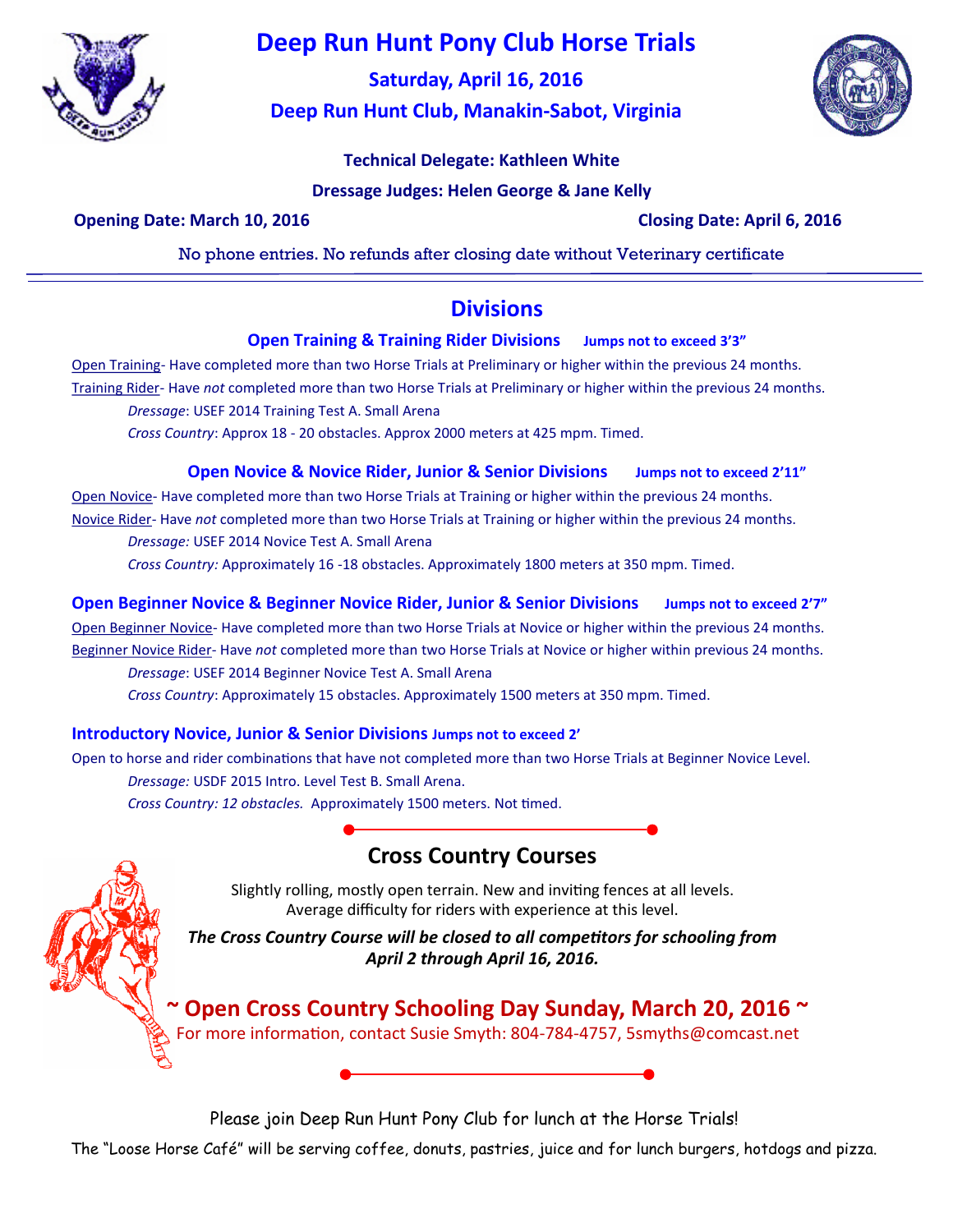

# **Deep Run Hunt Pony Club Horse Trials**



## **Starting Times and General Information**

### **Starting Times will be posted on www.deeprunhuntponyclub.org on Thursday, April 14.**

Entries, directions, dressage tests, and general information are also available on this website.

## **Stabling**

- Permanent stalls available Friday at 4pm until Saturday at 6pm for \$35.
- *No bedding is supplied!* Please bring shavings **only**.
- Stabling fee covers stripping the stalls after your departure.
- Night watchman on site.

## **Tentative Schedule**

| Friday 4:00 pm Course Walk | Saturday | 8:30am Dressage         |
|----------------------------|----------|-------------------------|
|                            |          | 10:00am Stadium Jumping |
|                            |          | 10:20am Cross Country   |

**Organizer**: Megan Proffitt, (804) 833-5993, *meganproffitt@yahoo.com*

**Secretary:** Carrie Camp Tel. 804.937.2807 Goochland, VA 23063

2104 Rock Castle Rd. Email: carriecamp@fairfieldfarm.com

## **General Conditions and Rules**

- 1. There will be six ribbon places per division and six dressage ribbon places per division.
- 2. Entries must include full payment, current Coggins test, signed Release, and mailed to the Secretary.
- 3. Horses may not be entered in more than one level of competition.
- 4. The same horse/rider combination must perform all phases of the competition.
- *5. ASTM/SEI approved protective helmets must be worn by riders at all times when mounted.*
- 6. Wearing of protective vests during the cross-country phase is not required, but is strongly encouraged.
- 7. USEA medical armbands are recommended during jumping phases but are not required.
- 8. Dressage test must be ridden from memory and must be ridden in approved snaffle bits.
- 9. Schooling in the dressage, cross-country, and stadium areas is not permitted.
- 10. Jumps are provided in warm-up areas and must be jumped in the direction flagged —red flags on your right.
- 11. Time for walking the stadium course will be provided before each division.
- 12. A veterinarian will be on call.
- 13. A farrier will be on grounds.
- 14. All dogs must be leashed while on grounds.
- 15. This is a non-sanctioned Horse Trials, but run in accordance with USEF/USEA rules.
- 16. There will be a \$25 charge for lost pinneys.
- 17. Food will be available on the grounds.